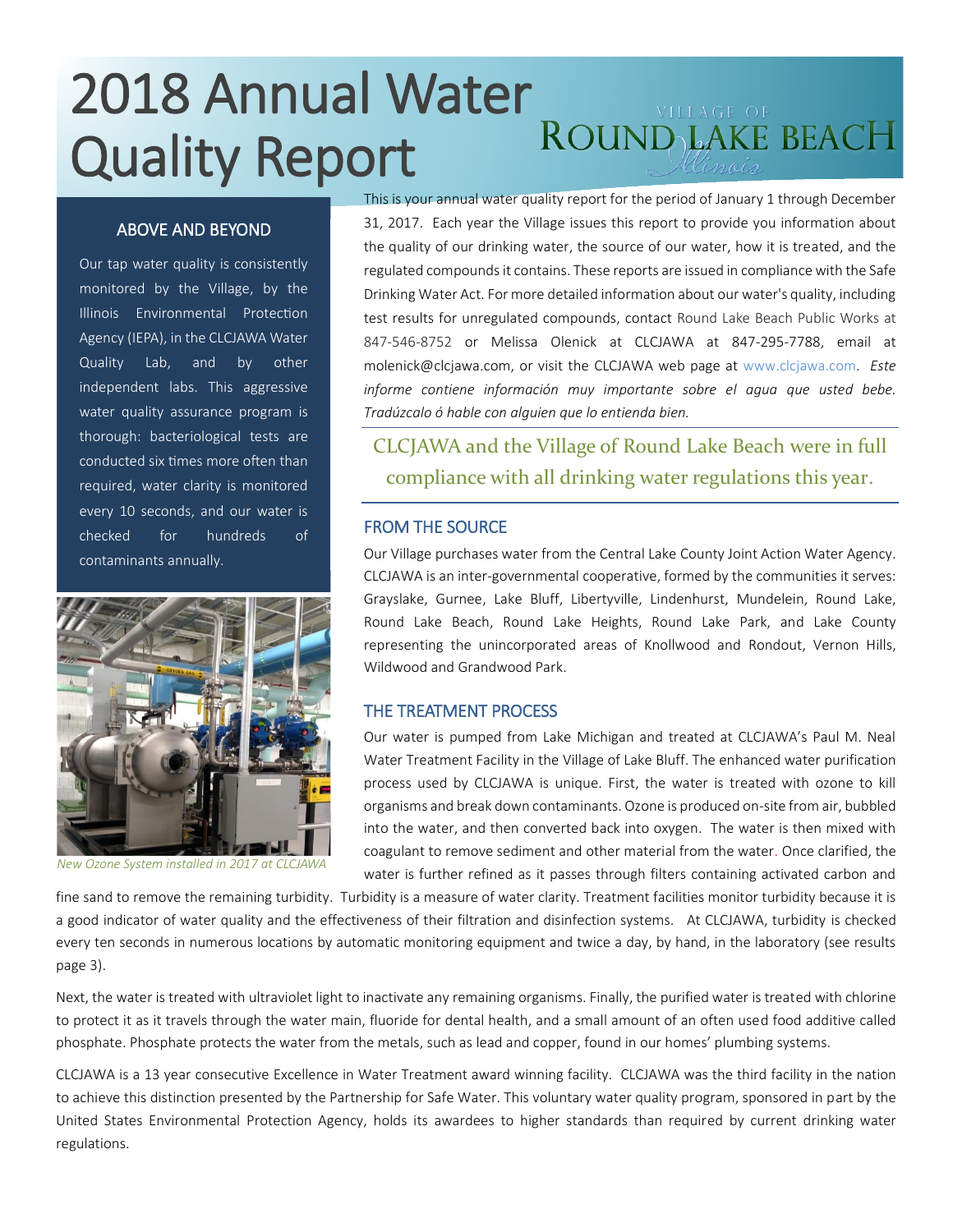

# DELIVERY TO YOUR TAP

CLCJAWA utilizes 38 miles of pre-stressed concrete, ductile iron and PVC water main to deliver water to your community.

The Village is responsible for maintaining more than 83 miles of water main, two (2) elevated tanks, and one (1) ground storage tank, for a total storage capacity of 4,000,000 gallons of water. We are also continuing a multiyear water system improvement plan initiated in 1990.

The village also maintains six emergency backup wells. The wells are frequently operated to verify reliability and the water is tested regularly for quality assurance.

## LAKE MICHIGAN EXPOSURE TO CONTAMINANTS

The Illinois EPA, using the Great Lakes Protocol, completed a source water assessment in April 2003. Lake Michigan is a surface water source and like all surface waters, is susceptible to potential contaminants. The very nature of surface water allows contaminants to migrate to the intake with no protection, only dilution. CLCJAWA's intake is ranked as moderately sensitive to potential contaminants. There are no potential contamination sources within the intake's critical assessment zone. However, the combination of land use, storm sewer outfalls, and the proximity of North Shore Water Reclamation District (NSWRD) pumping stations in the immediate area add to the susceptibility of CLCJAWA's intake. NSSD discharges their treated waste water to the Des Plaines River and not into Lake Michigan. Access the following website at [http://www.epa.state.il.us/cgi](http://www.epa.state.il.us/cgi-bin/wp/swap-fact-sheets.pl)[bin/wp/swap-fact-sheets.pl](http://www.epa.state.il.us/cgi-bin/wp/swap-fact-sheets.pl) to view a summary of the source water assessment.

We are all participants in the water cycle. Our individual activities impact the rivers and lakes in our watershed and those into which our waste water plants discharge. Please properly use, store, and dispose of all medications and household chemicals. Visit the Solid Waste Agency of Lake County website for disposal options and information at [www.swalco.org.](http://www.swalco.org/)

#### REGULATORY AGENCIES

To ensure tap water safety, the U.S. Environmental Protection Agency (USEPA) prescribes limits on the amount of certain contaminants in our drinking water. Water quality may be judged by comparing our water to USEPA benchmarks for water quality. One such benchmark is the Maximum Contaminant Level Goal (MCLG). The MCLG is the level of a contaminant in drinking water below which there is no known or expected risk to health. This goal allows for a margin of safety. Another benchmark is the Maximum Contaminant Level (MCL). An MCL is the highest level of a contaminant that is allowed in drinking water. An MCL is set as close to an MCLG as feasible using the best available treatment technology.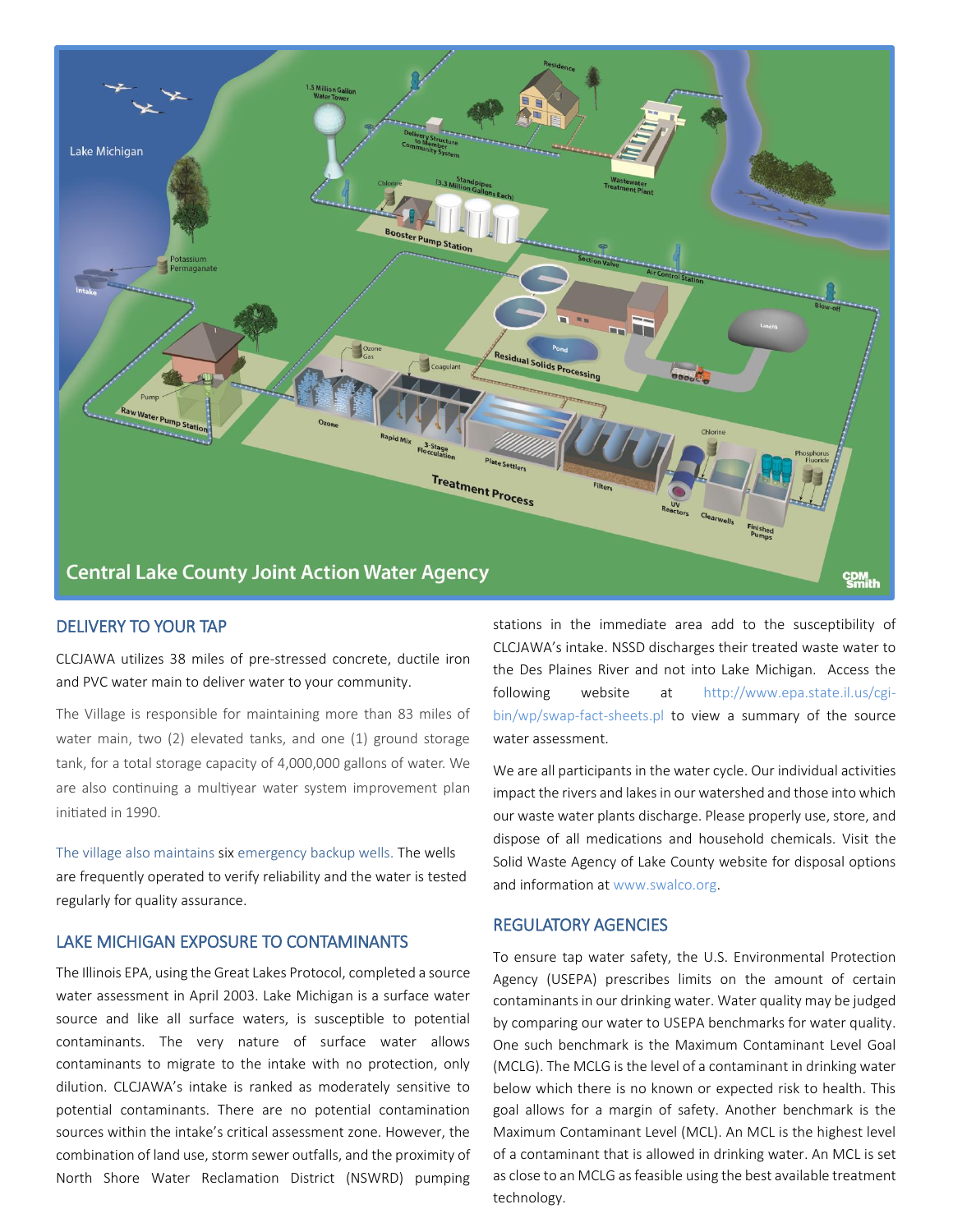| Water Quality Contaminants Detected in 2017                                                                                         |                                         |                     |                           |                              |                     |                      |
|-------------------------------------------------------------------------------------------------------------------------------------|-----------------------------------------|---------------------|---------------------------|------------------------------|---------------------|----------------------|
| Contaminant (unit of measure)<br>Typical Source of Contaminant                                                                      | Highest Level<br>Detected               | <b>MCLG</b>         | <b>MCL</b>                | Range of<br><b>Detection</b> | Violation           | Date of<br>Sample    |
| MICROBIAL CONTAMINANTS                                                                                                              |                                         |                     |                           |                              |                     |                      |
| Total Coliform Bacteria (% Pos/Month)<br>Naturally present; human and animal fecal waste                                            | $\overline{2}$                          | $\mathbf{O}$        | $\mathbf{1}$<br>per month | none                         | $\ln$<br>Compliance | 2017<br>Monthly      |
| E. Coli (% Pos/Month)<br>Naturally present; human and animal fecal waste                                                            | $\overline{O}$                          | $\mathbf 0$         | 0%<br>per month           | none                         | In<br>Compliance    | Monthly              |
| Turbidity (NTU/Lowest Monthly % < 0.3 NTU)<br>Lake Sediment; soil runoff                                                            | 100%<br>below 0.3 NTU                   | none                | 0.3 NTU                   | 100%                         | $\ln$<br>Compliance | Monthly              |
| Turbidity (NTU/Highest Single Measurement)<br>Lake Sediment; soil runoff                                                            | 0.1                                     | none                | 1 NTU                     | $0.04 - 0.1$                 | In<br>Compliance    | 9/2017<br>Monthly    |
| <b>INORGANIC CONTAMINANTS</b>                                                                                                       |                                         |                     |                           |                              |                     |                      |
| Arsenic (ppb)<br>Erosion of natural deposits; runoff from orchards, glass and<br>electronic waste                                   | 0.621                                   | $\overline{O}$      | 10                        | Single Sample                | In<br>Compliance    | 7/2017               |
| Barium (ppm)<br>Discharge of drilling wastes & metal refineries; natural<br>erosion                                                 | 0.0249                                  | $\overline{2}$      | $\overline{2}$            | Single Sample                | ln<br>Compliance    | 7/2017               |
| Copper (ppm)<br>Corrosion of household plumbing systems; natural erosion                                                            | 0.18<br>90 <sup>th</sup> Percentile     | 1.3                 | $AL=1.3$                  | 0<br>Sites over AL           | $\ln$<br>Compliance | 08/2017              |
| Lead (ppb)<br>Corrosion of household plumbing systems; natural erosion                                                              | $\Omega$<br>90 <sup>th</sup> Percentile | $\overline{0}$      | $AL=15$                   | 0<br>Sites over AL           | $\ln$<br>Compliance | 08/2017              |
| Nitrate as nitrogen (ppm)<br>Runoff from fertilizer; leaching from septic; natural erosion                                          | 0.319                                   | 10                  | 10                        | Single Sample                | $\ln$<br>Compliance | 4/2017               |
| DISINFECTANT/DISINFECTION BY-PRODUCTS                                                                                               |                                         |                     |                           |                              |                     |                      |
| HAA5 Haloacetic Acids (ppb)<br>By-product of drinking water disinfection                                                            | 5.0                                     | <b>None</b>         | 60                        | $0 - 5.1$                    | $\ln$<br>Compliance | 04/2017<br>Quarterly |
| TTHMs Total Trihalomethanes (ppb)<br>By-product of drinking water disinfection                                                      | 29.0                                    | None                | 80                        | $14.57 - 33.2$               | In<br>Compliance    | 07/2017<br>Quarterly |
| Bromate (ppb)<br>By-product of drinking water disinfection                                                                          | 3                                       | $\overline{0}$      | 10                        | $0 - 11$                     | $\ln$<br>Compliance | 10/2017<br>Quarterly |
| Chlorine (ppm)<br>Drinking water disinfectant                                                                                       | 0.6                                     | $\overline{4}$      | $\overline{4}$            | $0.4 - 1.0$                  | In<br>Compliance    | 9/25/17              |
| The % of TOC removal was measured each month & the system met all removal<br>TOC (Total Organic Carbon)<br>requirements set by IEPA |                                         |                     |                           |                              |                     |                      |
| STATE REGULATED CONTAMINANTS                                                                                                        |                                         |                     |                           |                              |                     |                      |
| Fluoride (ppm)<br>Water additive which promotes strong teeth; natural erosion                                                       | 0.7                                     | $\overline{4}$      | $\overline{4}$            | $0.5 - 0.7$                  | $\ln$<br>Compliance | 7/2017<br>Monthly    |
| Sodium (ppm)<br>Erosion of naturally occurring deposits; water softener                                                             | 8.83                                    | none                | none                      | Single Sample                | $\ln$<br>Compliance | 7/2017               |
| RADIOACTIVE CONTAMINANTS                                                                                                            |                                         |                     |                           |                              |                     |                      |
| Combined Radium 226/228 (pCi/L)<br>Decay of natural and man-made deposits                                                           | 0.92                                    | $\mathsf{O}\xspace$ | 5                         | Single Sample                | $\ln$<br>Compliance | 08/2017              |
| Gross Alpha Emitters (pCi/L)<br>Erosion of natural deposits                                                                         | 2.82                                    | $\mathbf 0$         | 15                        | Single Sample                | $\ln$<br>Compliance | 08/2017              |

The table above lists all of the regulated compounds detected in our water. Bolded compounds were sampled by the Village; all other compounds were sampled by CLCJAWA. The values shown in the Level Detected column are those used by the EPA to determine compliance with drinking water standards. Because each compound is regulated differently, this value may be a running average, a 90<sup>th</sup> percentile, or the maximum single value. The Sample Date column indicates the date when the sample was collected. When more than one sample is collected, this column shows the date of the maximum value.

#### Units of Measure:

#### Definition of Terms:

water.

- ppm: Parts per million or milligrams per liter
- ppb: Parts per billion or micrograms per liter
- pCi/L: Picocuries per liter used to measure radioactivity
- NTU: Nephelopmetric turbidity unit that measures clarity Maximum Contaminant Level Goal (MCGL): level of a contaminant below which there is no known in drinking water.
	- or expected health risk. Treatment Technique (TT): required process used to reduce contaminants in drinking water.

Action Level (AL): level that triggers special treatment or other required action by water plant. Maximum Contaminant Level (MCL): the highest level of contaminant that is allowed in drinking